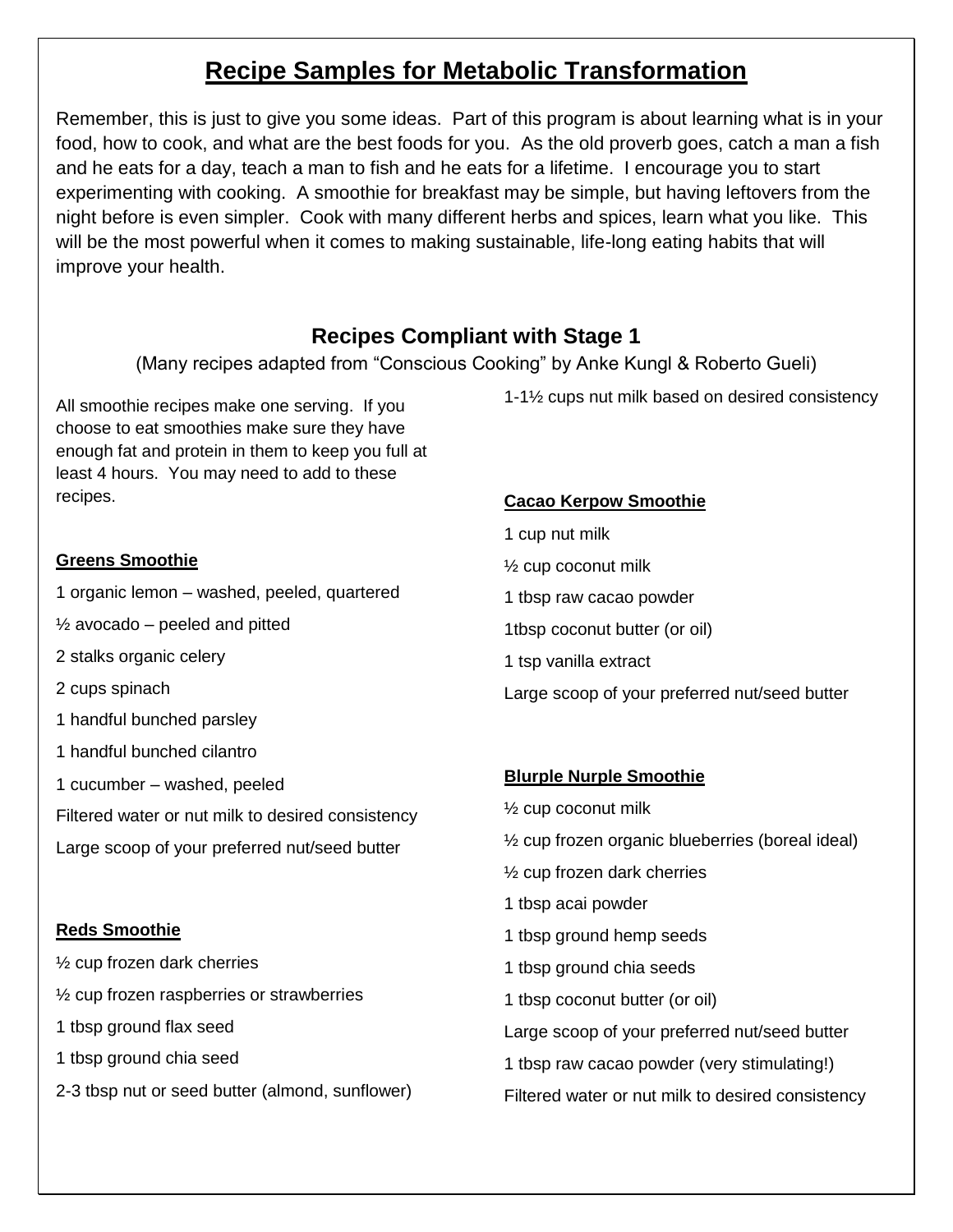#### **Chia Pudding** – great for breakfast or dessert! Must sit for several hours so plan ahead.

Combine in a bowl:

1 can full fat coconut milk

14oz almond milk

- 1 cup chia seeds
- 2 tsps vanilla extract

Cover and put in fridge to sit overnight

Makes 4 servings

Add 1/2 cup berries of your choice and ¼ cup chopped walnuts when serving

Add nutmeg ( $\frac{1}{4}$  -  $\frac{1}{2}$  tsp) and cinnamon ( $\frac{1}{2}$  tsp) to taste

#### **Grain Free Muesli Cereal** – enjoy with nut milk or alone

- 3 cups unsweetened coconut flakes
- 1 1/2 cups sliced almonds
- 1 cup shelled raw pumpkin seeds
- ½ cup sesame seeds
- ½ cup raw sunflower seeds
- 2 tablespoons chia seeds
- ½ 1 teaspoon sea salt
- ½ teaspoon ground cinnamon
- 1/8 teaspoon ground cardamom

#### 4 tablespoons coconut oil

- 1 teaspoon vanilla extract
	- 1. Preheat oven to 300°F. Line a rimmed baking sheet with parchment paper.
	- 2. Heat oil and vanilla in a small pot over low heat, stirring occasionally, until liquid mixed. Toss all other ingredients in a large bowl and add oil/vanilla mixture. Combine for even coating.
	- 3. Spread mixture evenly on prepared baking sheet and bake, stirring once halfway through, until goldenbrown and crisp, about 25 minutes.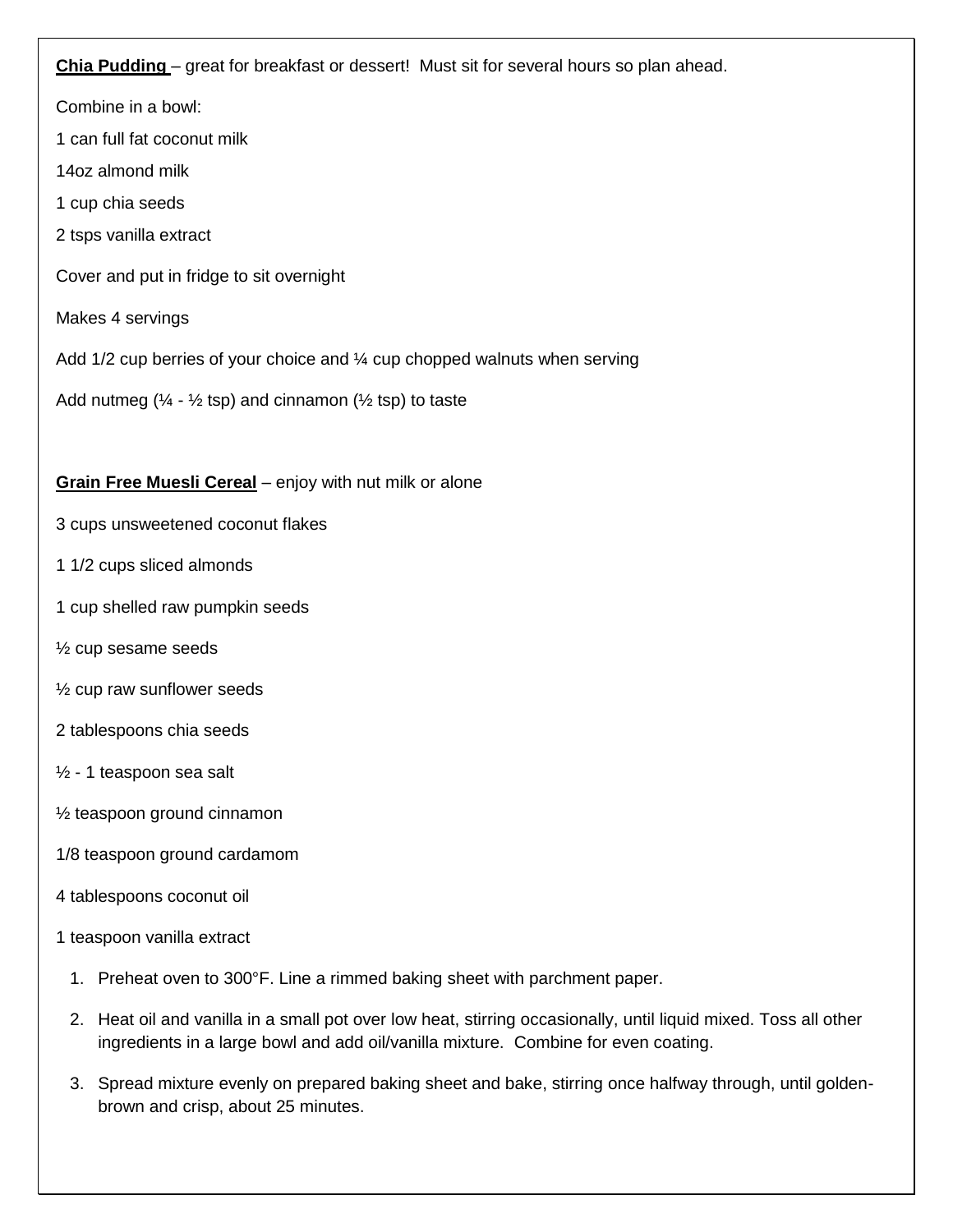# **Dressings (not just for salad)**

Combine in a jar and keep in refrigerator

| <b>Simple Vinaigrette</b>                              | <b>Green Goddess</b> (my favorite!)                          |
|--------------------------------------------------------|--------------------------------------------------------------|
| 1/3 cup extra virgin olive oil                         | 1/3 cup olive oil                                            |
| 3 tbsp apple cider vinegar                             | $1/3$ cup water                                              |
| 2 tsp Dijon mustard                                    | $\frac{1}{4}$ cup lemon juice                                |
| Sea salt and pepper to taste                           | 2 tbsp apple cider vinegar                                   |
|                                                        | $\frac{1}{4}$ cup tahini (or sesame oil)                     |
| <b>Creamy Avocado</b>                                  | $\frac{1}{2}$ bunch green onion (minced finely)              |
| 1 cup avocado oil mayonnaise (part 2 only)             | 1 large clove garlic (minced finely)                         |
| 4 tbsp fresh lemon juice $(1 - 1 \frac{1}{2})$ lemons) | $\frac{1}{2}$ tsp sea salt                                   |
| 2 tbsp Dijon mustard                                   | $\frac{1}{2}$ cup fresh chopped herbs such as parsley, dill, |
| 2 garlic cloves (minced finely)                        | cilantro, oregano, tarragon, and/or rosemary.                |
| Sea salt and pepper to taste                           | Combine in blender and blend until smooth.                   |

### **Creamy Tahini**

1/3 cup tahini

1/3 cup lemon juice

¼ cup hemp or sesame oil

½ cup water

1 large clove garlic (minced finely)

½ tsp sea salt

½ tsp ground cumin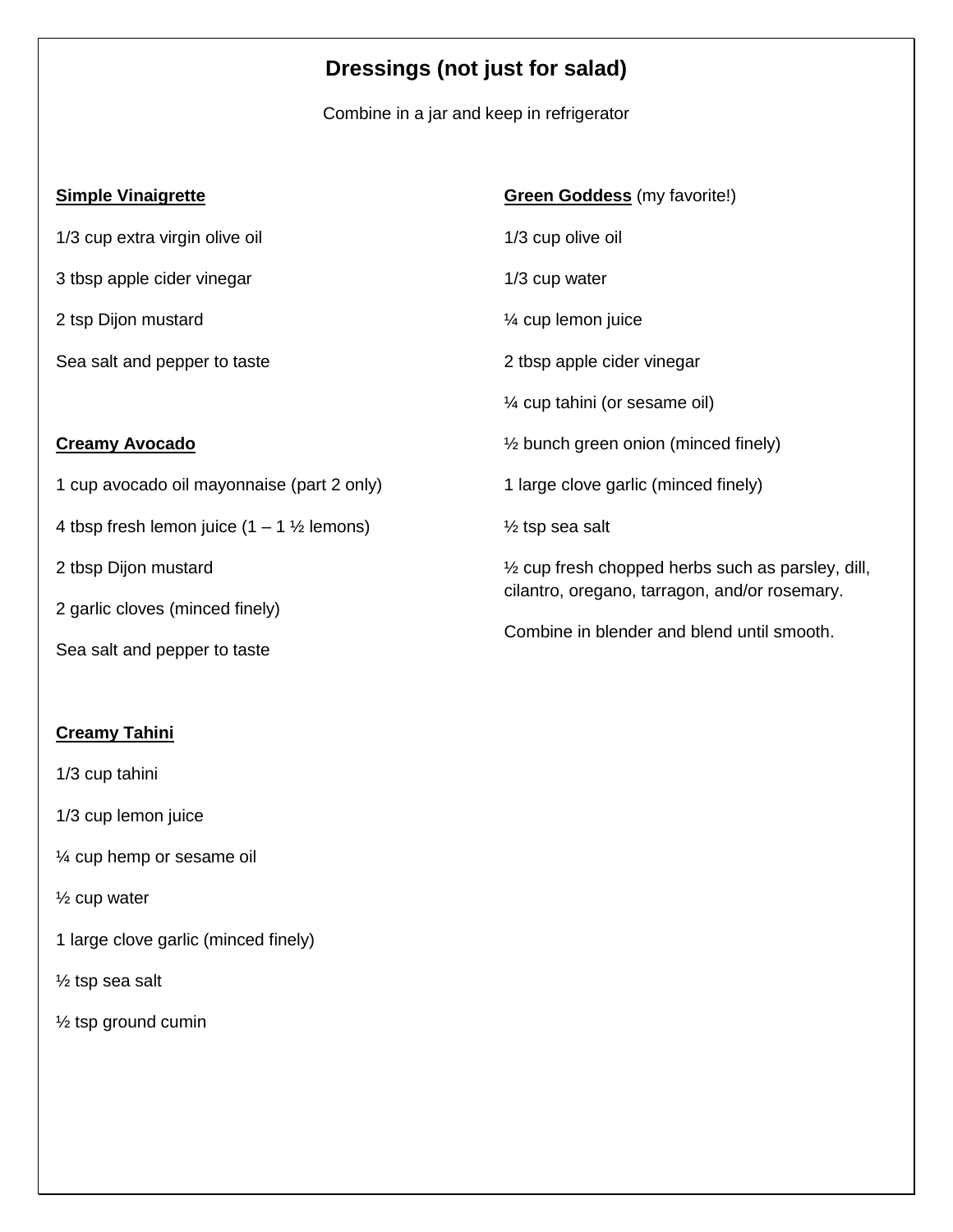### **Indian Red Lentils (Dahl)**

- 2 cups red lentisl
- 6 cups water (more if you prefer thinner dahl)
- 2 cups chopped vegetables
- 2 tbsp ghee, coconut oil, or olive oil
- 2 medium onions chopped
- 2 cloves garlic
- 1 tbsp fresh ginger grated or finely chopped
- 1 tbsp fresh turmeric grated or finely chopped
- 2 tomatoes dice
- 2 tsp ground coriander
- 1 tsp ground cumin seed
- 1 tsp brown mustard seeds
- 2 tsp sea salt

Optional: Fresh cilantro, spinach, chard, or kale to fold in

Optional additional spices: ½ tsp cinnamon, ½ tsp fennel, ¼ tsp clove.

Rinse lentils in strainer. Bring lentils to boil in water. Add chopped vegetables. Cover and simmer until soft.

In a separate pan, heat oil and sauté onions until soft. Add ginger, garlic, and mustard seeds; cooking until fragrant. Add tomatoes. Once hot, add this pan's contents and any additional greens to lentils and let pot simmer another 5 minutes.

Serves 6. Add salt or lemon to taste.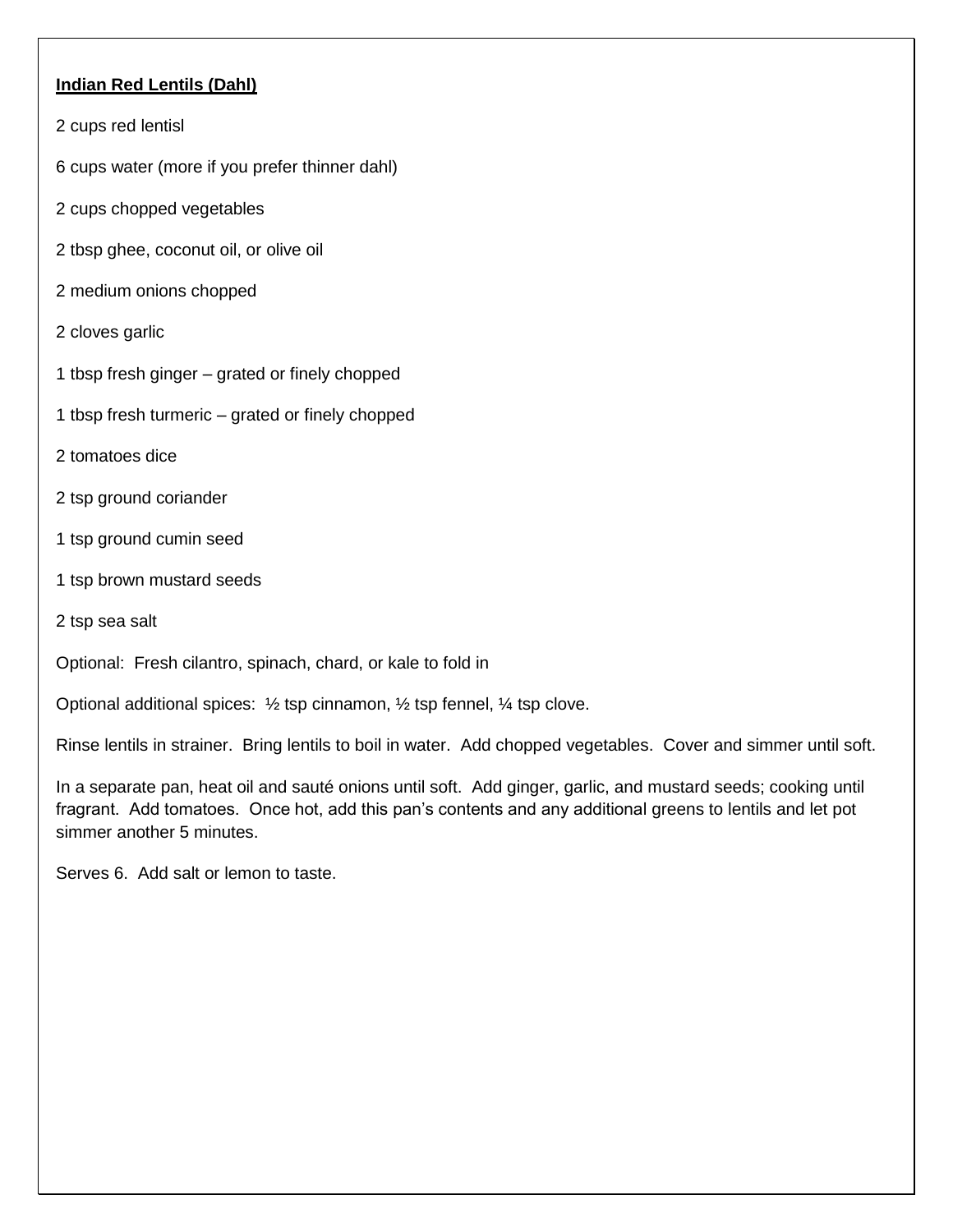### **Portobello Butternut Casserole**

- 1 butternut squash peeled and sliced thinly in a food processor
- 1 medium green cabbage
- 3 large Portobello mushrooms sliced
- 3 tbsp olive oil
- 2 medium onions diced
- 2 stalks celery diced
- 2 large cloves garlic minced
- 3 tsp sea salt
- 1 tbsp dry oregano
- 1 tbsp dry basil (or ¼ cup fresh minced)
- 2 tsp dry parsley
- 2 tsp dry rosemary
- 2 cups crushed or pureed tomatoes
- 2 cups Cheezy topping (see below)
- 1. Layer the sliced squash on bottom of greased 13x9 glass baking dish. (save some for a top layer) Then layer Portobello slices, sprinkle with salt.
- 2. Cut out core and leaf spines of cabbage, drop leaves into boiling water for 3 minutes. Drain and cover the mushrooms with the soft leaves.
- 3. Sauté remaining ingredients (except tomatoes and cheezy topping) in oil for 5 minutes. Spread this sauté over the cabbage leaves.
- 4. Spread tomatoes over sauté. Cover with baking sheet and place in oven for 50 minutes. Remove cover and add cheezy topping. Bake for another 10 minutes.

### Cheezy Crumble (quicker)

Grind ½ cup chopped brazil nuts, ½ cup sunflower seeds, ½ tsp sea salt, and 1tsp nutritional yeast and sprinkle on top.

### **OR**

Cheezy Sauce (needs to soak, takes some thinking ahead)

Soak 1 cup raw cashews for 4-8 hours. Drain and blend with 2 tbsp nutritional yeast, 1/2 cup warm water, 1/2 tsp apple cider vinegar, ½ tsp sea salt, ½ tsp paprika, ¼ tsp turmeric, 1 small garlic clove, 1 tsp dry sage.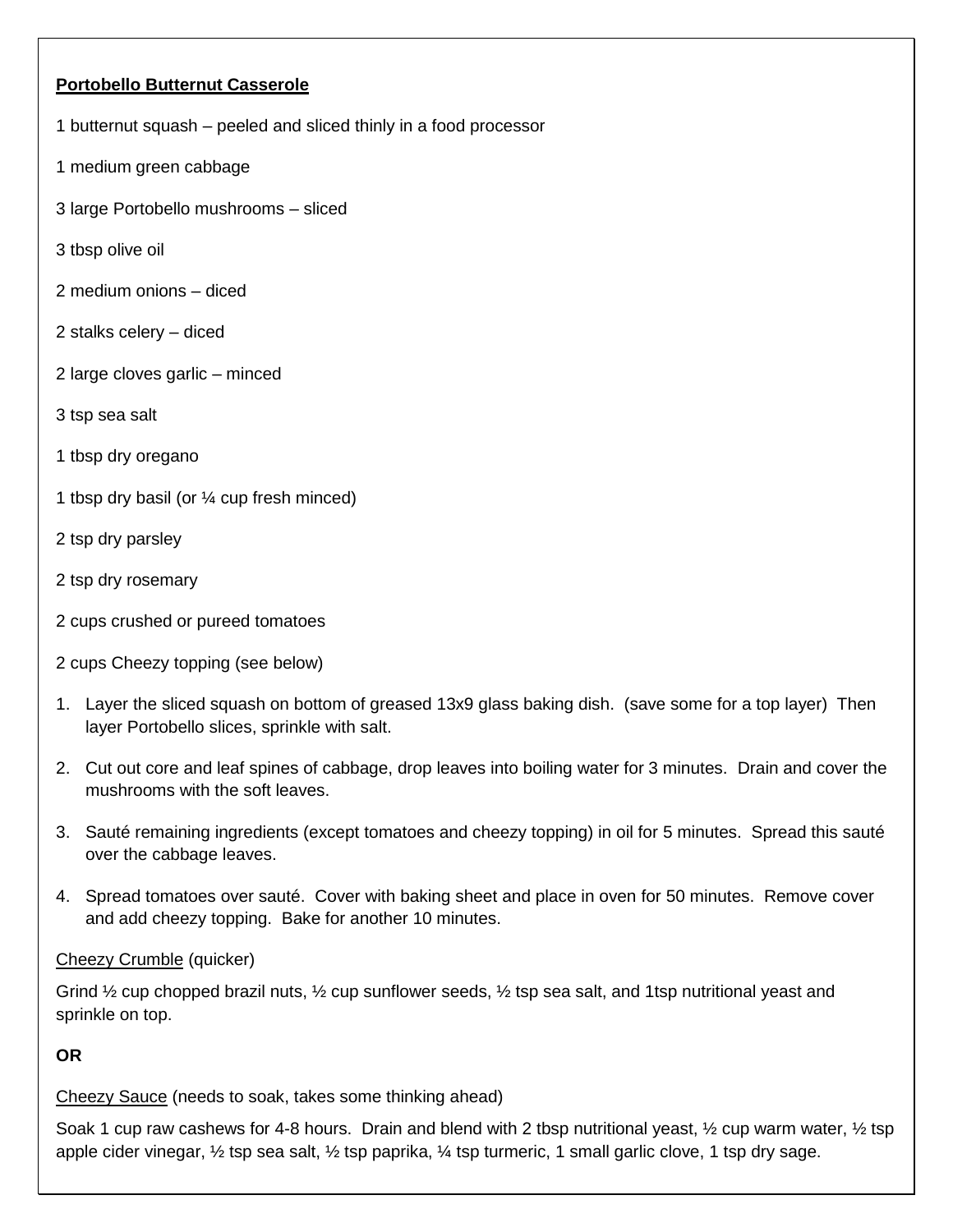### **Great for appetite lowering, beating those cravings, & boosting weight loss**

### **Hot Cocoa**

1-2 TBSP raw cacao/cocoa powder

(boosts weight loss, increases attention and concentration, boosts mood, helps with cravings, protects brain from aging, increases energy, pain reliever)

1 TBSP coconut oil

(helps kill off yeast, fungi, candida; boost thyroid, burn more abdominal fat, balances hormones, improves brain health and mood)

12oz hot filtered water

Liquid stevia extract to desired sweetness (3-5 drops typically)

I recommend pouring the hot water over all other ingredients as they will blend better. Stir regularly as the coconut oil tends to separate.

Alternative to 12oz water and coconut oil: use 6-8oz of full fat coconut milk (BPA free cans). This makes more of a thick, drinking chocolate; quite a treat.

Add-ins to consider:

1 TSP of ground cinnamon

(adds extra flavor and improves insulin sensitivity, decreases inflammation, protects brain, kills bacteria and fungi – try to use the Ceylon variety rather than Cassia as it has less harmful coumarin.)

1 TSP ashwagandha powder

(help with addictions, cravings, lowers blood sugar, reduces cortisol and stress, relieves depression, boosts testosterone, increases muscle mass, reduces inflammation, protects heart, improves brain function and memory – it has a strong flavor so do not over do it!)

### **Chocolate Almond Butter Fat Bombs** (adapted from recipe from divascancook.com)

½ cup virgin coconut oil

½ cup organic, sugar free almond butter

2-3 TBSP raw cacao/cocoa powder

Splash of vanilla extract

Stevia to desired sweetness

Directions: melt oil and almond butter in a large skillet on low heat, until well blended. Stir in cacao.

Remove from heat and add vanilla extract and stevia extract.

Pour into silicone candy molds and let set in the refrigerator or freezer. Keep stored in refrigerator as these will melt otherwise. Feel free to experiment with some of the above add-ins.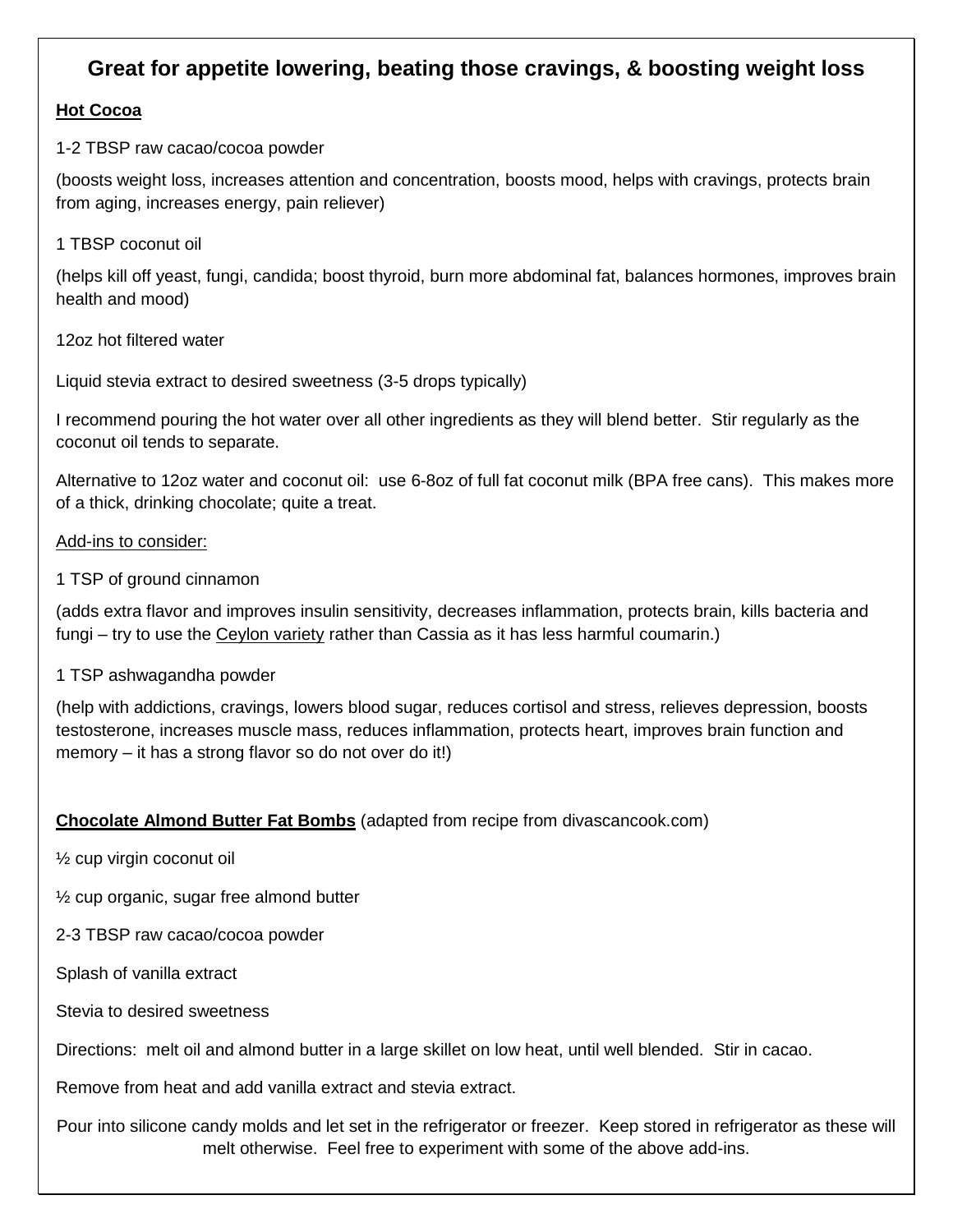## **Recipes Compliant with Stage 2**

#### **Buckwheat bowl**

1 cup buckwheat (soaked overnight)

Cook with 2.5 cups of water until soft

Add nuts (soaked), seeds (soaked if pumpkin or sunflower, chia and flax fresh ground only), chopped fruit, shredded coconut, and/or spices you enjoy (e.g. cinnamon, cardamom, ginger).

### **Ancient Grains Bowl**

¼ cup millet (soaked overnight, drained, rinsed) ¼ cup quinoa (soaked overnight, drained, rinsed) ¼ cup amaranth (only if you have a fine strainer - soaked overnight, drained, rinsed) Cook with 2.25 cups water – simmer about 20-25 minutes or until soft. Enjoy with nut milk and fresh or dried fruit.

### **Irresistible Granola**

6 cups gluten free rolled oats (steam pressed ideal)

- 1 cup shredded coconut
- 1 cup sunflower seeds
- 1 cup pumpkin seeds
- ¼ cup sesame seeds
- ½ cup nuts (almond or hazel are great choices)
- 1 Tbsp cinnamon
- ½ tsp cardamom powder or nutmeg
- ½ tsp sea salt
- Preheat oven to 350 degrees

Dry roast seeds and nuts in a glass dish (10-15 minutes or until golden brown, stir once, avoid burning)

Grease 2 glass baking dishes (8x12)

Combine all wet ingredients in a small bowl

Combine all dry ingredients in a separate bowl

Pour wet ingredients over the dry, mix well with hands, transfer to greased pans and press flat

Bake for 15 minutes, then turn oven down to 300 degrees and bake for another 25 minutes.

Allow granola to cool completely before removing from pans (keeps the clusters).

Add dried fruit to mix (no sugar added)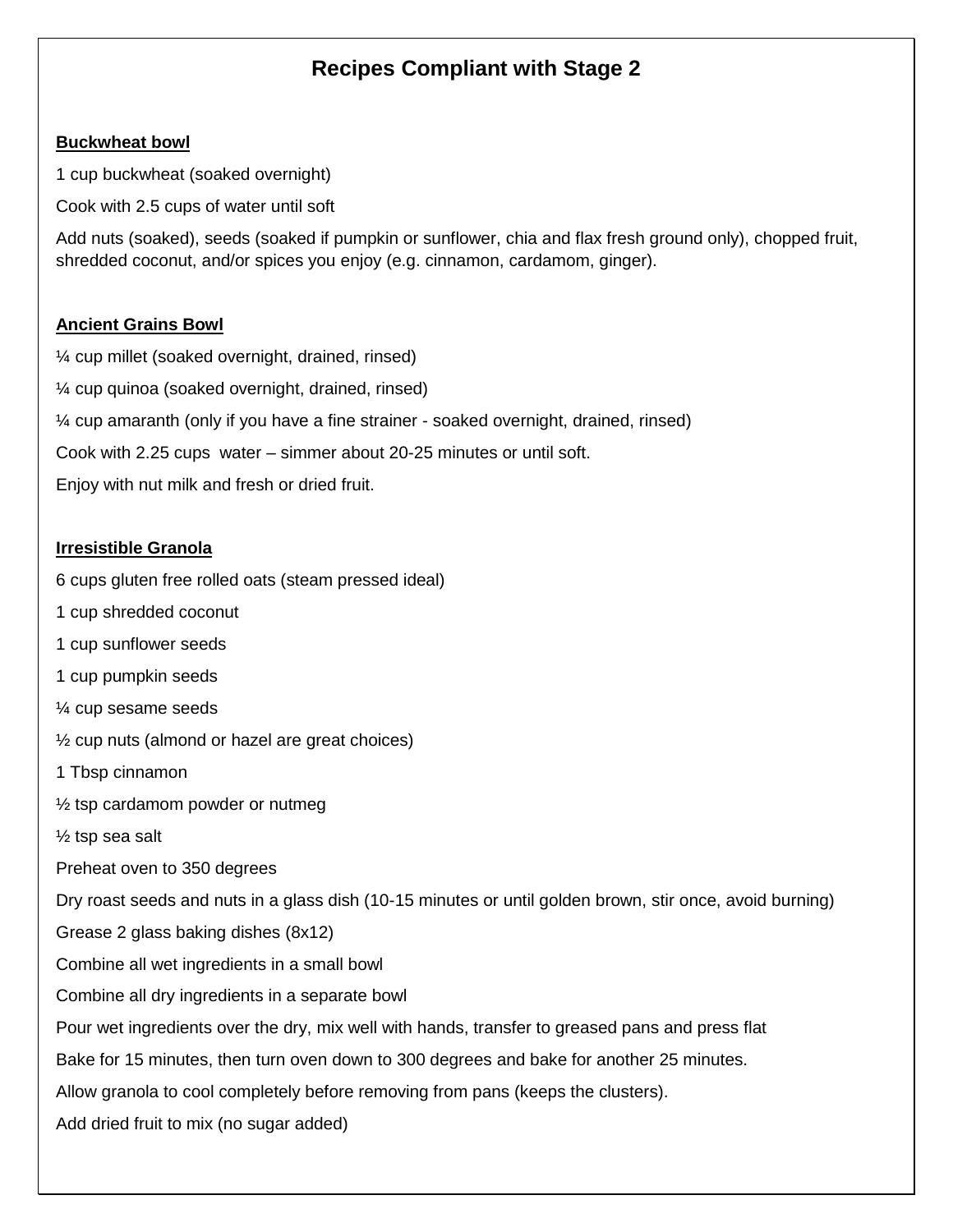### **Kitchari** (this is an ancient Ayurvedic gut healing food)

2 cups brown rice (soaked)

- 1 cup mung beans (soaked) or split peas
- 1 cup carrots cut and diced (or squash)
- 8-10 cups water
- 2 Tbsp ghee (or olive oil or coconut oil)
- 1 tsp cumin
- 1 tsp mustard seeds
- 2 tsp ground coriander
- 2 tsp ground turmeric (or finely minced)
- 1 Tbsp fresh ginger (finely minced or grated)
- 1 clove garlice (minced)
- 2-3 tsp sea salt

Other greens and vegetables to consider adding: kale, spinach, sea weeds, other fresh herbs, broccoli, cauliflower, peppers, cilantro, etc. The base of this dish is protein and prebiotic rich (a powerful combination for a healthy microbiome!) but you will likely want to spruce it up with more vegetables and different flavors.

### **Adzuki Bean and Sweet Potato Hash**

2-4 Tbsp oil (olive, coconut, ghee)

- 1 large onion (diced)
- 2 inch piece of fresh ginger (peeled and diced)
- 1 large garlic clove (diced)
- 1 tsp cumin (ground)
- 1 tsp coriander (ground)
- 3 cups diced sweet potatoes
- 2 Tbsp coconut aminos
- ¼ cup water
- 1 handful of greens (kale, collards, spinach, etc.)

4 cups soaked and cooked adzuki beans (Eden brand for quicker food prep – they have soaked their beans)

Sea salt, pepper, and lemon to taste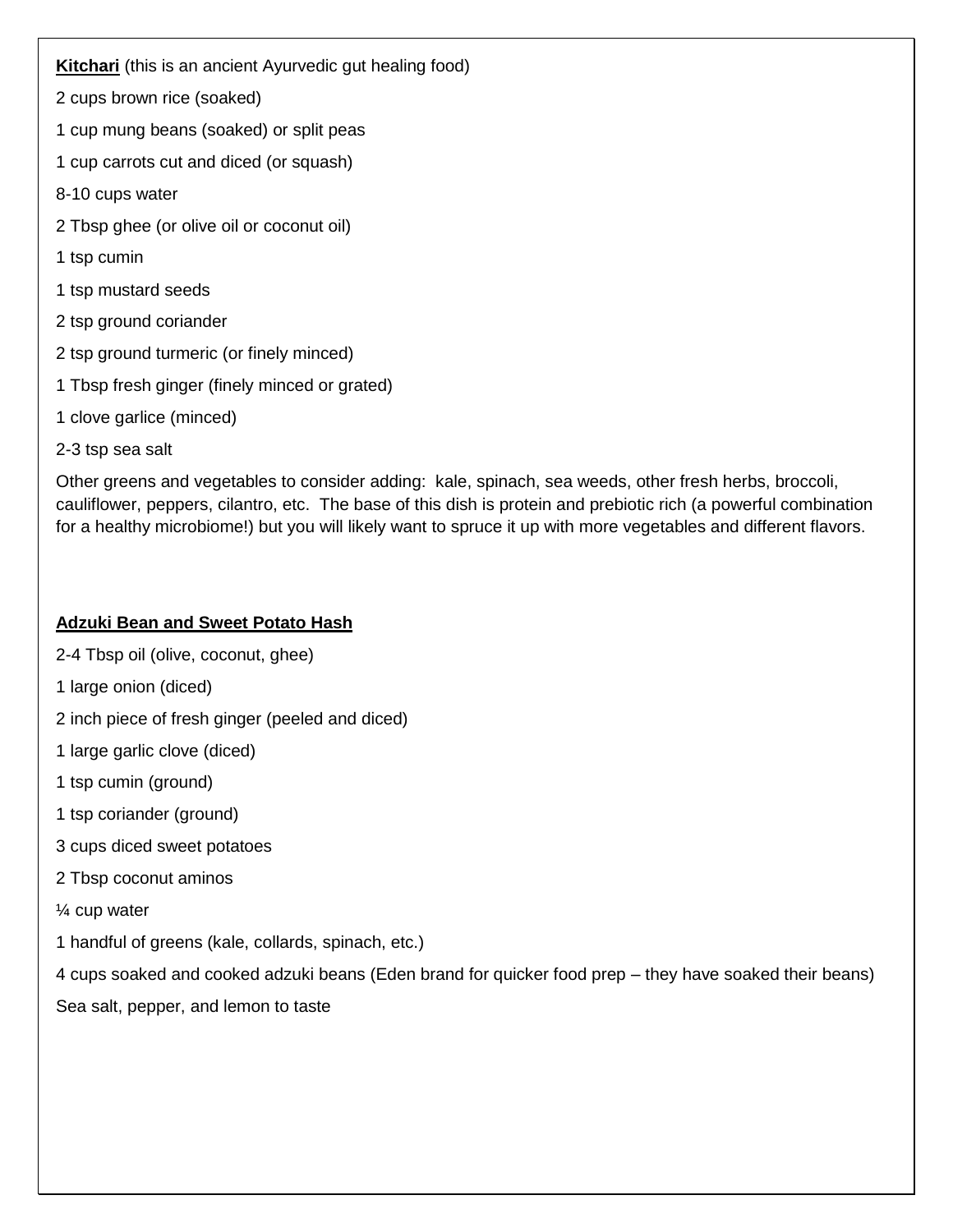### **Millet & Cauliflower Mash**

¾ cup millet (soaked)

1 small head cauliflower (diced)

½ tsp sea salt

Nutritional yeast to taste (gives it a "cheezier" taste)

2 ¼ cups water

Rinse millet and mix with cauliflower in pot with the water and salt. Cover, bring to a boil, and simmer for 30 minutes. Once all water is absorbed, turn off heat and mash.

### **Mushrooms and Groats**

- 3 Tbsp olive oil
- 1 ½ cups mushrooms (diced)
- 1 large onion (or 2 leeks) (diced)
- 1 large garlic clove (minced)
- 2 Tbsp coconut aminos
- 2 Tbsp nutritional yeast (if desire a "cheezier" flavor)
- Sea salt and pepper to taste
- 2 Tbsp dry herb mix (oregano, sage, thyme, and rosemary) (or 3 Tbsp tarragon)
- 2-3 cups cooked oat groats (best if using whole oats in a slow-cooker)

Heal oil on medium, add onions, mushrooms, herbs, and garlic – sauté for 5 minutes. Then add coconut aminos and nutritional yeast and sauté until soft. Add cooked oat groats at end and serve warm.

### **Hummus**

- 4 cups soaked and cooked chickpeas
- 1/3 cup tahini
- ¼ cup olive oil
- ¼ cup lemon juice
- 2 Tbsp apple cider vinegar
- 1 large garlic clove (minced)
- 1 tsp ground coriander seed
- 1 tsp sea salt (or to taste)

Blend all ingredients in a food processor (S-blade) until smooth. Add other items like cooked beats, artichoke hearts, roasted red peppers, or other vegetables to add nutrition to the dip.